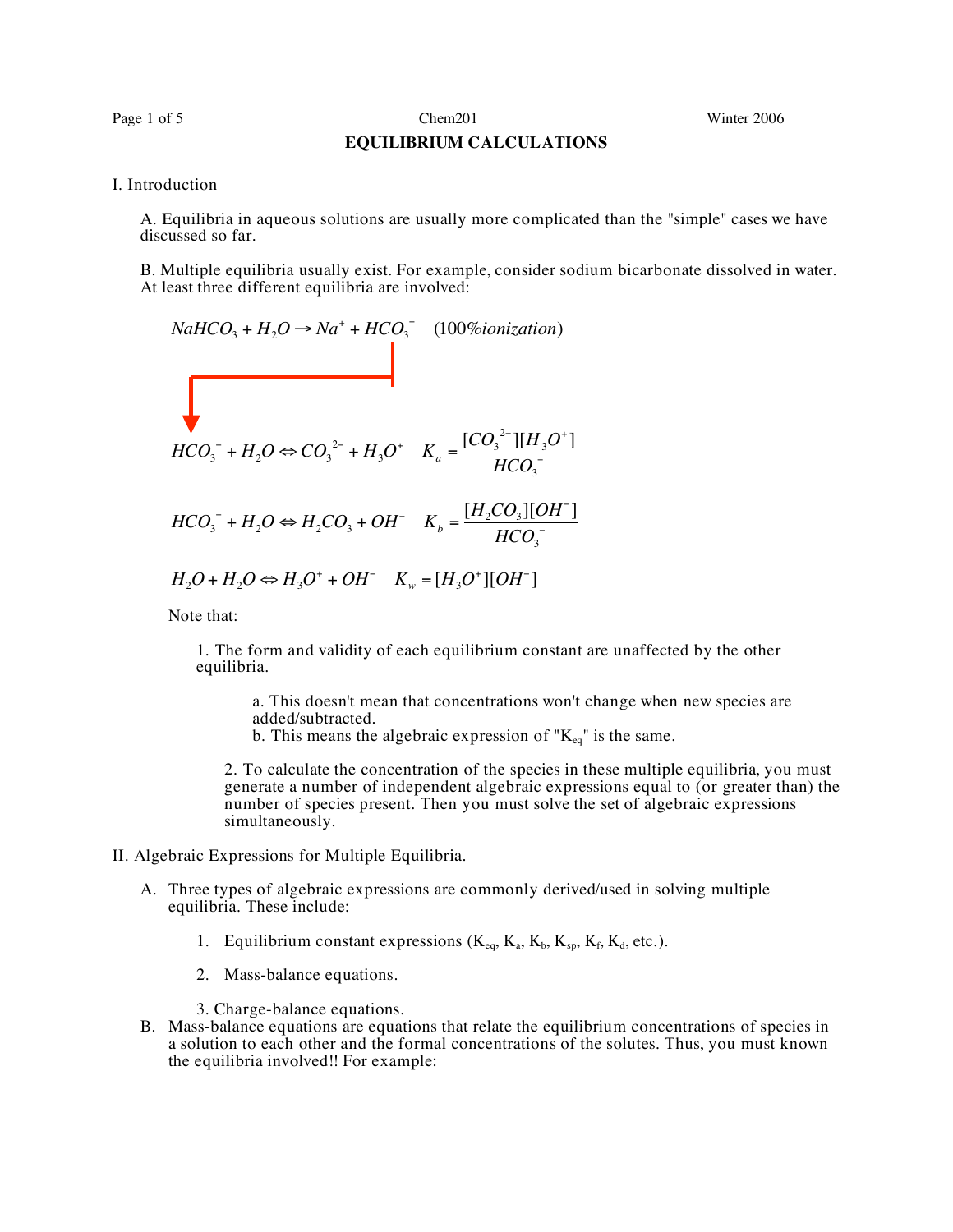Page 2 of 5 Chem201 Chem201 Winter 2006 1. Write a mass-balance expression for a  $0.10 \text{ F Na}_2 \text{HPO}_4$  solution. Note the complex equilibria involved:

> $\text{Na}_2\text{HPO}_4 \Leftrightarrow 2 \text{Na}^+ + \text{HPO}_4^2$  $HPO<sub>4</sub><sup>2-</sup> \Leftrightarrow PO<sub>4</sub><sup>3</sup> + H<sub>3</sub>O<sup>+</sup>$  $HPO<sub>4</sub><sup>2-</sup> \Leftrightarrow H<sub>2</sub>PO<sub>4</sub> + OH<sup>-</sup>$  $H_2PO_4 \Leftrightarrow H_3PO_4 + OH$  $(2H_2O \Leftrightarrow H_3O^+ + OH^-)$

*Ignoring* the  $K_w$  relationship, the mass-balance is:

 $1/2$   $[Na^+] = [H_3PO_4] + [H_2PO_4] + [HPO_4^2] + [PO_4^3] = 0.10 M$  $[Na^+] = 2(0.10) = 0.20 M$ 

- 2. Write mass-balance expressions for each of the following:
	- a. AgCl solution:

 $AgCl \Leftrightarrow Ag^+ + Cl^-$ 

Mass-balance:  $[Ag^+] = [Cl^-]$ 

b.  $PbI<sub>2</sub>$  solution:

 $PbI_2 \Leftrightarrow Pb^{2+} + 2I$ 

Mass-balance:  $2 [Pb^{2+}] = [I^{\dagger}]$ 

c.  $Ag_2S$  solution:

 $\text{Ag}_2\text{S} \Leftrightarrow 2 \text{ Ag}^+ + \text{S}^2$  $S^2 \Leftrightarrow HS^+ + OH^ HS^{2-} \Leftrightarrow H_2S + OH^ H_2O + H_2O \Leftrightarrow H_3O^+ + OH^-$ 

Mass-balance (*ignoring* the water equilibrium):

 $1/2$   $[Ag^+] = [S^2] + [HS^-] + [H_2S]$ 

Note that if you consider the water equilibrium, an addition relationship is evident:

$$
[OH^{-}] = [H_3O^{+}] + [H_2S] + [HS^{-}]
$$

C. Charge-balance equations are equations that express the electrical neutrality of a solution by equating the molar concentrations of the positive and negative charges.

# moles positive charge/liter  $=$  # moles negative charge/liter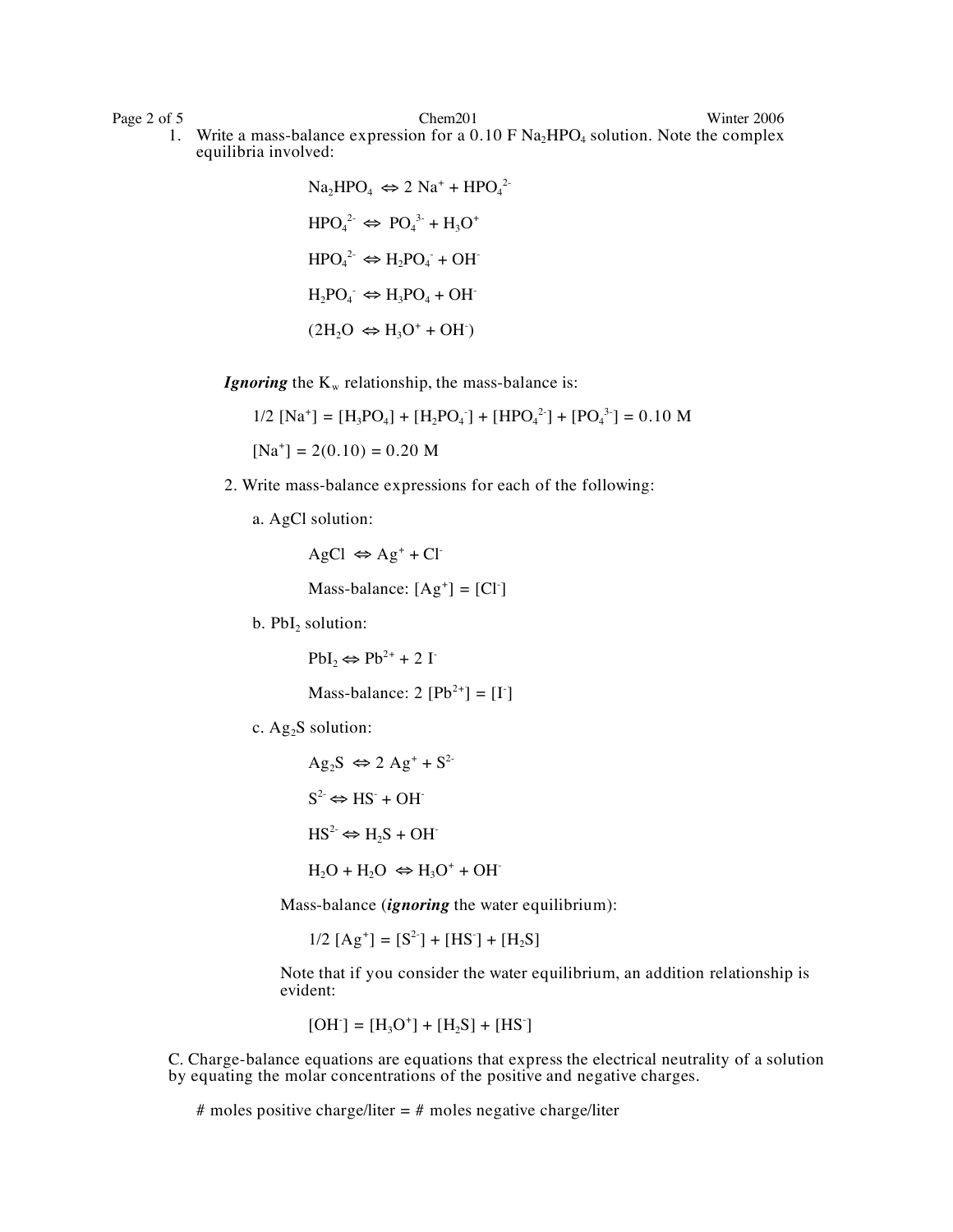Page 3 of 5 Chem201 Chem201 Winter 2006

1. For example, write a charge-balance equation for  $0.10 \text{ F Na}_2\text{HPO}_4$ .

For the positive charges:

 $[Na^+] + [H<sub>3</sub>O<sup>+</sup>] = #$  moles positive charges/liter

For the negative charges:

 $[H_2PO_4^-] + 2[HPO_4^{2}^-] + 3[PO_4^{3}^-] + [OH^-]$ 

Equating the two:

 $[Na^+] + [H_3O^+] = [H_2PO_4^-] + 2[HPO_4^{2}^-] + 3[PO_4^{3}^-] + [OH^+]$ 

III. Steps in Solving Problems of Multiple Equilibria.

A. Write balanced equations for all equilibria.

B. Develop an equation for the unknown in terms of the equilibrium concentrations of the other species involved.

C. Write out all equilibrium constants and obtain their values from the tables in the back of the textbook, the CRC Handbook, or other sources.

D. Write out as many mass-balance equations as possible.

E. Write out as many charge-balance equations as possible.

F. Count the number of unknown species in the equilibrium system and count the number of independent algebraic relationships available in the mass-balance equations, charge balance equations, and equilibrium constant expressions.

1. If the number of independent equations  $\geq$  the number of unknowns, a solution *is* possible.

2. If the number of independent equations  $\leq$  the number of unknowns, a solution *is not* possible.

G. Solve the system of simultaneous equations.

1. Make any assumptions that seem appropriate in solving the equations.

## 2. *All assumptions must be checked before a solution is accepted*.

IV. Sample Calculations Involving Multiple Equilibria.

Solubility calculations: Calculate the molar solubility of  $Ag_2CO_3$  in a solution buffered at pH 6.000.

If the pH = 6.000, then the [H<sup>+</sup>] =  $10^{-6.000}$  = 1.00 x  $10^{-6}$  M H<sup>+</sup>

*Following the steps given above:*

Step 1: Write out the equilibria involved.

 $\text{Ag}_2\text{CO}_3 \Leftrightarrow 2 \text{ Ag}^+ + \text{CO}_3^2$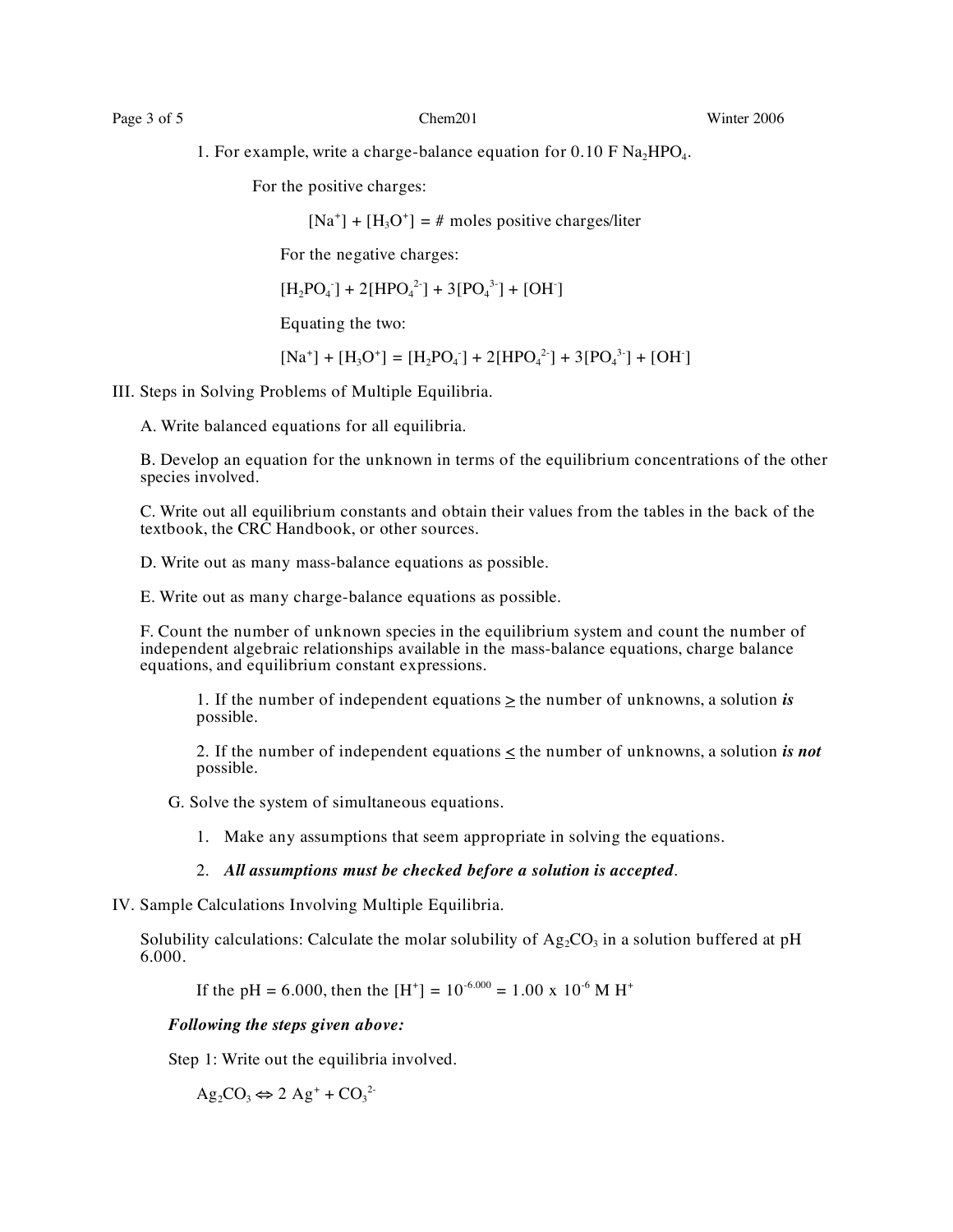Page 4 of 5 Chem201 Chem201 Winter 2006

 $CO_3^2 \Leftrightarrow HCO_3 + OH^ HCO<sub>3</sub> \Leftrightarrow H<sub>2</sub>CO<sub>3</sub> + OH<sub>3</sub>$  $H_2O + H_2O \Leftrightarrow H_3O^+ + OH^-$ 

(Note: the water equilibrium is *irrelevant* in this system, since the solution is buffered at pH 6.000, *fixing* the hydrogen ion and hydroxide ion concentrations.)

Step 2: Define the unknown's equation.

 $S<sub>silver carbonate</sub> = 1/2 [Ag<sup>+</sup>]$ 

(Note: often the equation expression the unknown to be solved is the most difficult to come up with.)

Step 3: Write out all the relevant equilibrium expressions.

$$
K_{sp} = [Ag^{+}]^{2}[CO_{3}^{2-}] = 8.1 \cdot 10^{-12} = (2x)^{2}(x) = 4x^{3}
$$
  
\n
$$
K_{b1} = \frac{[H_{2}CO_{3}][OH^{-}]}{HCO_{3}^{-}} = \frac{K_{w}}{K_{a1}} = \frac{1.00 \cdot 10^{-14}}{4.45 \cdot 10^{-7}} = 2.25 \cdot 10^{-8}
$$
  
\n
$$
K_{b2} = \frac{[HCO_{3}^{-}][OH^{-}]}{CO_{3}^{2-}} = \frac{K_{w}}{K_{a2}} = \frac{1.00 \cdot 10^{-14}}{4.70 \cdot 10^{-11}} = 2.13 \cdot 10^{-8}
$$
  
\n
$$
K_{w} = [H_{3}O^{+}][OH^{-}] = 1.0010^{14}
$$

Step 4: Write the mass-balance relationships.

$$
[H_3O^+] = 1.00 \times 10^{-6}, [OH^-] = 1.00 \times 10^{-8}
$$

$$
[Ag^+] = 2([CO_3^{2}] + [HCO_3] + [H_2CO_3])
$$

Step 5: Write out the charge-balance relationships:

**Note that you** *cannot* **write charge-balance relationships since you do not know what the buffering species are!!!**

Step 6: Count the number of unknown species and independent equations. Verify that a solution is possible.

Unknowns:  $[Ag^{\dagger}]$ , [CO<sub>3</sub><sup>2</sup>], [HCO<sub>3</sub>], [H<sub>2</sub>CO<sub>3</sub>]

# Independent Equations:  $K_{sp}$ ,  $K_{b1}$ ,  $K_{b2}$  and two mass balance equations

Thus, 4 unknowns < 5 equations...a solution *is* possible.

Step 7: Solve the system of simultaneous equations. This problem can be solved in a manner typical of such equilibria, by substituting into the mass-balance equation.

**(Note that no assumptions were necessary to solve this problem!)**

By rearrangement of expressions for  $K_{b1}$  and  $K_{b2}$  we have: